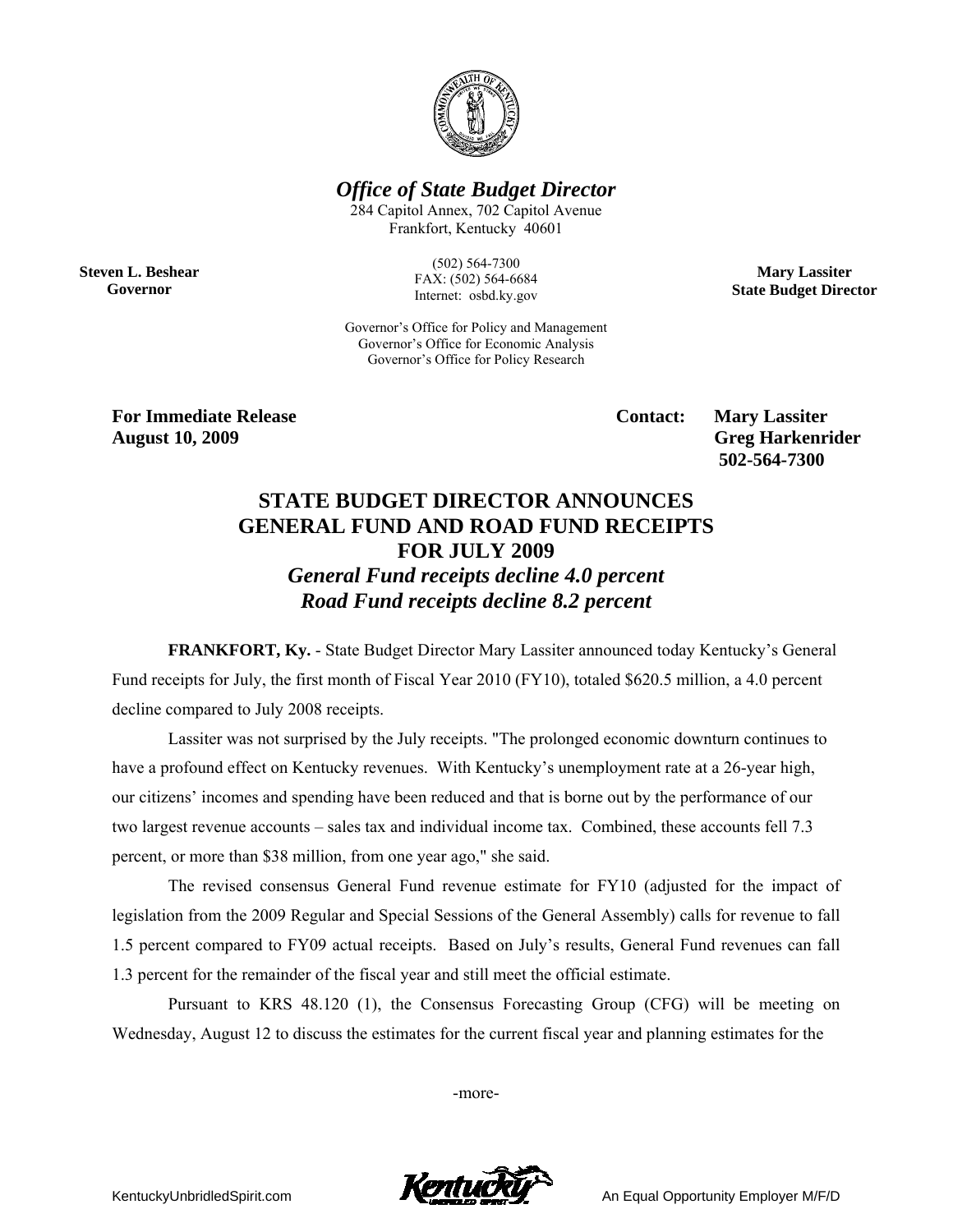next four fiscal years. Preliminary planning estimates were tendered by the CFG during the May 29, 2009 meeting of the state forecasters, where the official estimate for FY10 was revised downward prior to the 2009 extraordinary session.

Among the major accounts:

- Individual income taxes fell 6.5 percent due to weak withholding payments.
- Sales tax revenues dropped 8.2 percent.
- Corporation income tax was down 59.0 percent, due to increased refund payments.
- Cigarette taxes increased 66.7 percent due to the provisions of HB144 enacted by the 2009 General Assembly.
- Property taxes fell 9.1 percent.
- Coal severance tax increased 1.5 percent.
- Lottery revenues increased 3.7 percent.

 Lassiter also announced that Road Fund revenues for July totaled \$90.4 million, a decrease of 8.2 percent compared to last July. Before June's report chronicled a 9.4 percent monthly increase, the Road Fund had fallen for 15 consecutive months. Lassiter noted that "the Road Fund was unable to build upon June's favorable report due to continued weaknesses in the motor vehicle usage account. Federal and state tax law provisions will hopefully reinvigorate vehicle sales in the upcoming months to provide much-needed revenues for the maintenance of our state transportation infrastructure." Among the major Road Fund categories:

- Motor fuels tax receipts rose 1.8 percent.
- Motor vehicle usage tax fell 21.2 percent compared to the same period one year ago as vehicle sales continue to lag.
- License and privilege taxes fell 14.8 percent.

-30-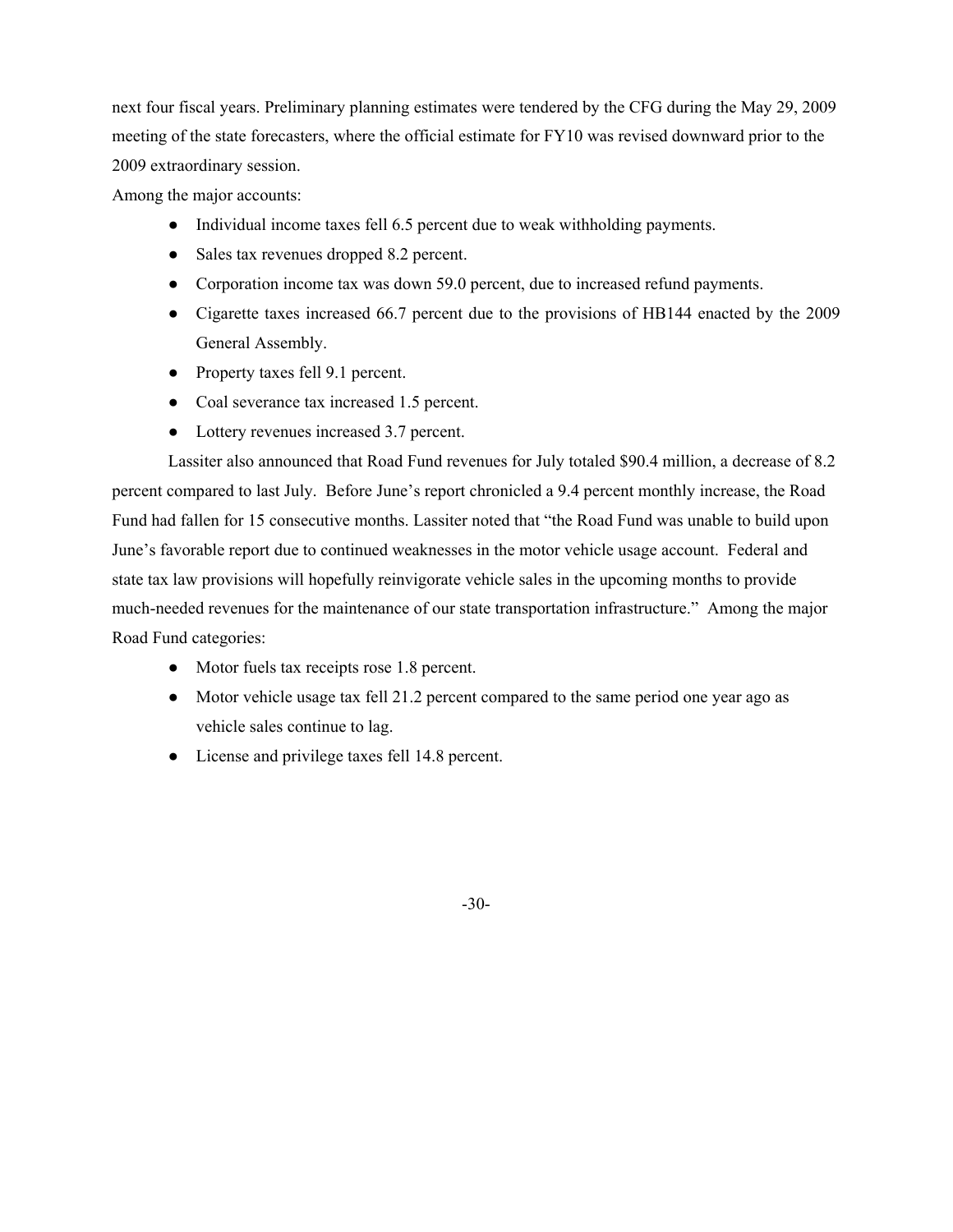## **KENTUCKY STATE GOVERNMENT REVENUE 1. GENERAL FUND REVENUE**

|                                                  | 2009                  | <b>JULY</b><br>2008  | % Change             |
|--------------------------------------------------|-----------------------|----------------------|----------------------|
| <b>TOTAL GENERAL FUND</b>                        | \$620.452.381         | \$646,572,028        | -4.0%                |
| <b>Tax Receipts</b>                              | \$595,008,179         | \$619,926,716        | $-4.0%$              |
| <b>Sales and Gross Receipts</b>                  | \$290,042,881         | \$296,315,411        | -2.1%                |
| <b>Beer Consumption</b><br><b>Beer Wholesale</b> | 582,244<br>4,957,425  | 569,127<br>4,688,274 | 2.3%<br>5.7%         |
| Cigarette                                        | 23,972,661            | 14,379,108           | 66.7%                |
| <b>Distilled Spirits Case Sales</b>              | 10,706                | 9,910                | 8.0%                 |
| <b>Distilled Spirits Consumption</b>             | 1,070,995             | 1,004,044            | 6.7%                 |
| <b>Distilled Spirits Wholesale</b>               | 2,707,261             | 2,414,704            | 12.1%                |
| <b>Insurance Premium</b>                         | 86,597                | 48,037               | 80.3%                |
| Pari-Mutuel<br>Race Track Admission              | 339,216               | 296,870<br>121.478   | 14.3%<br>$-23.7%$    |
| Sales and Use                                    | 92,646<br>244,418,664 | 266,117,910          | $-8.2%$              |
| Wine Consumption                                 | 211,437               | 154,605              | 36.8%                |
| Wine Wholesale                                   | 1,021,729             | 991,994              | 3.0%                 |
| <b>Telecommunications Tax</b>                    | 8,701,506             | 4,765,130            | 82.6%                |
| <b>Other Tobacco Products</b>                    | 1,810,242             | 754,220              | 140.0%               |
| <b>Floor Stock Tax</b>                           | 59,552                | 0                    | $---$                |
| License and Privilege                            | \$34,636,054          | \$27,348,889         | 26.6%                |
| Alc. Bev. License Suspension                     | 35,350                | 9,000                | 292.8%               |
| Coal Severance                                   | 22,977,911            | 22,635,268           | 1.5%                 |
| <b>Corporation License</b>                       | 1,030,657             | 31,706               | 3150.6%              |
| Corporation Organization                         | 76,175                | 0                    |                      |
| Occupational Licenses<br>Oil Production          | 13,586<br>616,350     | 24,095<br>1,331,545  | $-43.6%$<br>$-53.7%$ |
| Race Track License                               | 112,500               | 172,500              | $-34.8%$             |
| <b>Bank Franchise Tax</b>                        | (21, 185)             | (101, 425)           |                      |
| Driver License Fees                              | 52,652                | 53,167               | $-1.0%$              |
| <b>Minerals Severance</b>                        | 1,294,056             | 1,404,710            | $-7.9%$              |
| <b>Natural Gas Severance</b>                     | 1,670,025             | 4,450,946            | $-62.5%$             |
| <b>Limited Liability Entity</b>                  | 6,777,978             | (2,662,623)          |                      |
| Income                                           | \$248,937,542         | \$271,135,766        | $-8.2%$              |
| Corporation                                      | 3,649,768             | 8,904,159            | $-59.0%$             |
| Individual                                       | 245,287,774           | 262,231,607          | $-6.5%$              |
| Property                                         | \$16,135,417          | \$17,755,884         | $-9.1%$              |
| <b>Building &amp; Loan Association</b>           | 91,207                | 228,467              | -60.1%               |
| General - Real                                   | 30.194                | 73,421               | $-58.9%$             |
| General - Tangible                               | 7,660,890             | 11,279,048           | $-32.1%$             |
| Omitted & Delinquent                             | 4,448,950             | 4,487,053            | $-0.8%$              |
| <b>Public Service</b>                            | 3,904,075             | 1,687,896            | 131.3%               |
| Other                                            | 101                   | 0                    |                      |
| Inheritance Tax                                  | \$3,340,979           | \$4,283,483          | $-22.0%$             |
| Miscellaneous                                    | 1,915,307             | 3,087,282            | $-38.0%$             |
| <b>Legal Process</b>                             | 1,915,307             | 2,024,498            | $-5.4%$              |
| T. V. A. In Lieu Payments                        | 0                     | 1,055,161            | $-100.0%$            |
| Other                                            | 0                     | 7,623                | $-100.0%$            |
| <b>Nontax Receipts</b>                           | \$25,193,252          | \$26,462,319         | $-4.8%$              |
| <b>Departmental Fees</b>                         | 3,239,670             | 2,196,304            | 47.5%                |
| <b>PSC Assessment Fee</b>                        | 5,506,142             | 8,851,827            | $-37.8%$             |
| <b>Fines &amp; Forfeitures</b>                   | 2,954,473             | 2,650,255            | 11.5%                |
| Interest on Investments                          | 62,940                | 121,640              | $-48.3%$<br>3.7%     |
| Lottery<br>Sale of NO <sub>x</sub> Credits       | 14,000,000<br>0       | 13,500,000<br>0      |                      |
| Miscellaneous                                    | (569, 973)            | (857, 707)           |                      |
| <b>Redeposit of State Funds</b>                  | \$250,951             | \$182,993            | 37.1%                |